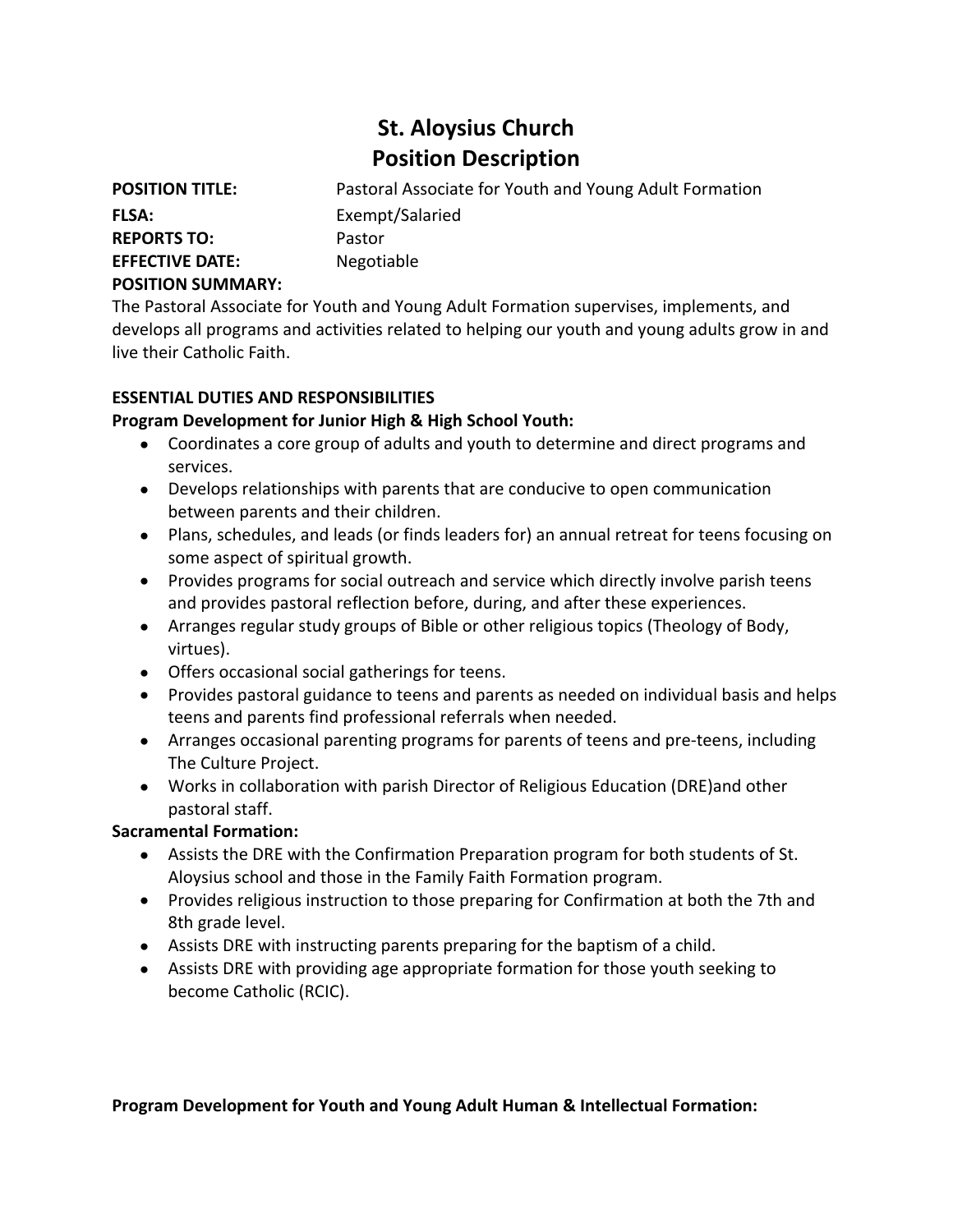- Accompanies young people as they mature into adults, advising them on growth in the virtues.
- Understands and teaches Theology of the Body and helps young people understand their call to holiness and how it is lived in both body and soul.
- Assists youth and young adults in preparation for future married life.
- Assists youth and young adults in forming healthy relationships with others through social, spiritual, and charitable activities.
- Acts as a resource and aid for young parents and families, helping them to remain active in parish life.

## **Annual Plan of Activities should include, but are not limited to, the following:**

- Opportunitites for education and discussion, such as Bible studies and Theology of the Body courses.
- Retreat and Youth Conferences promoted, especially for Confirmation students.
- Summer and Mission Trips organized to encourage encounters with people of various cultures and backgrounds, and to introduce young people to opportunities for service.
- Fundraising events to help finance retreats and mission trips.
- Effective promotion, advertising, and communication of all above activites and initiatives.
- Submission of annual budget proposal and reasonable adherence to budget once finalized.

#### **WORK SCHEDULE**

The Pastoral Associate for Youth and Young Adults will be expected to be involved in many evening and weekend actitvities, some of which will be overnight events, such as when chaperoning at youth retreats or conferences. This staff person will also be required to be present some days in the school and parish office. This staff person should maintain a log of hours to indicate that on average they are dedicating 35-40 hours to ministry or office work.

#### **EDUCATION LEVEL REQUIREMENTS**

Bachelor's degree in theology, catechesis, or education (preferred) or other related degree (humanities, social work, human development) with relevant job experience/additional coursework.

# **GENERAL REQUIREMENTS**

- Active member of the Roman Catholic Church
- Must be able to effectively communicate in both oral and written formats, including digital and social media
- Must demonstrate effective listening skills, ability to understand and respect others, dialogue and advocate, and give/receive constructive feedback.
- Must perform work with a high level of accuracy and attention to detail.
- Ability to use a variety of office equipment or ability to learn how to use such equipment.
- Ability to work independently and collaboratively with staff members and volunteers.
- Ability to define problems, collect data, establish facts, and draw valid conclusions.